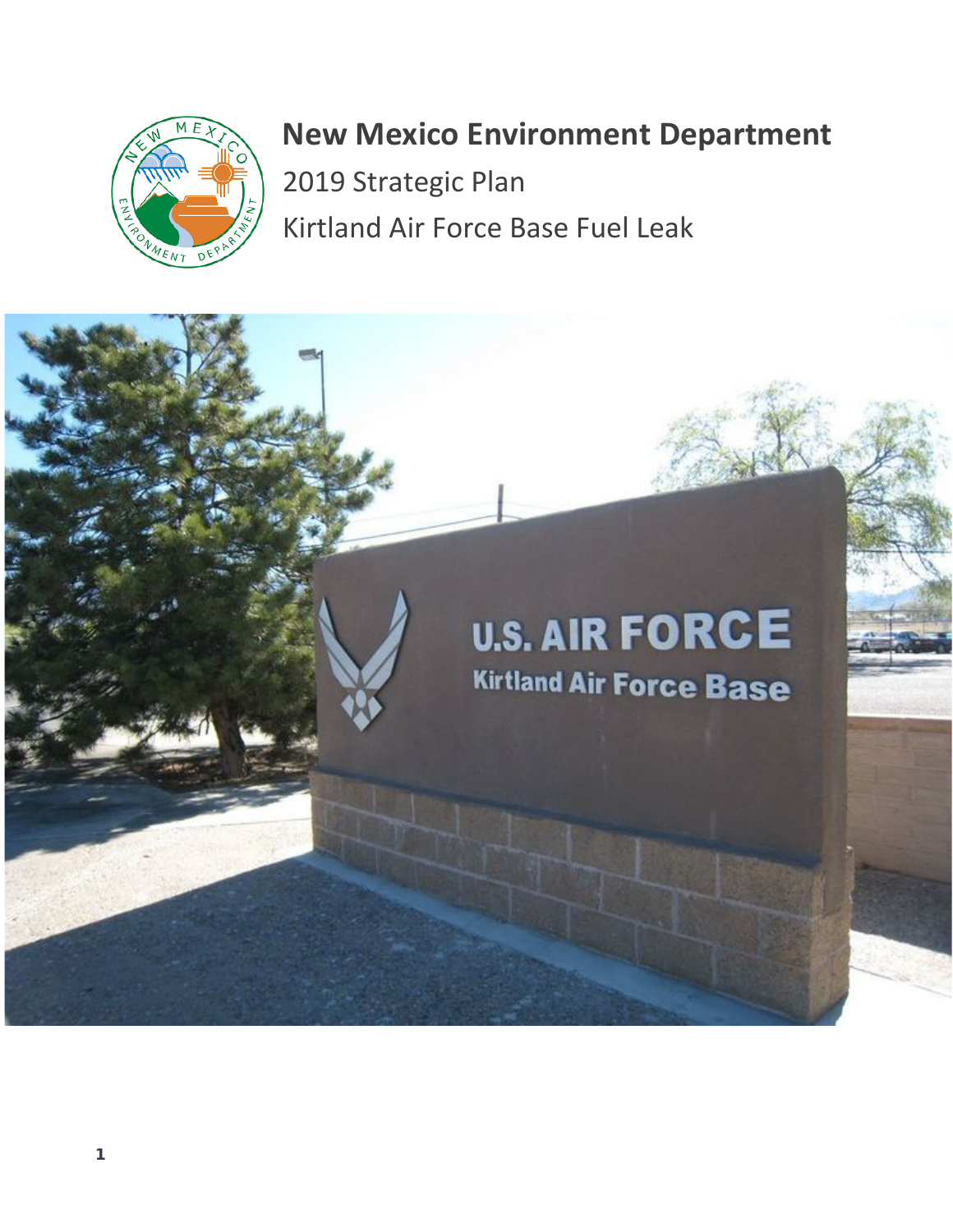

Dear Stakeholder,

Cleaning up the contamination caused by the U.S. Air Force at Kirtland Air Force Base remains a top priority for the New Mexico Environment Department.

While the USAF has made significant strides in mitigating the aviation fuel release, the work is far from complete.

Under the base's Resource Conservation and Recovery Act (RCRA) corrective action permit administered by the state, the USAF has completed most of the investigations and pilot tests.

Throughout 2019, the USAF will fill remaining data gaps and complete investigations that will inform the RCRA corrective measures evaluation.

As we focus on progressing this year, we are also celebrating encouraging data from last year which indicates the groundwater pump-and-treat measure began collapsing the northern region of the groundwater plume. To date, more than 585 million gallons of contaminated groundwater have been extracted, treated to less-thandetectable concentrations and used to water the Kirtland golf course or injected back into the aquifer-that's equal to around 887 Olympic swimming pools! We are hopeful that additional data-gathering will confirm the plume is collapsing in that area.

I am committed to holding the USAF accountable to its obligations, to the environment and to New Mexicans.

I also want to thank the public, especially those in the impacted neighborhoods, for their continued cooperation and participation in the remedial process.

2 New Mexico Environment Department Sincerely, James C. Kenney Cabinet Secretary

# **Background**

The U.S. Air Force (USAF) discovered a decades-old leak in an aviation fuel pipeline at Kirtland Air Force Base in 1999 and reported the leak to the New Mexico Environment Department (NMED). The fuel, which contained the additive ethylene dibromide (EDB) until the mid-1970s, had seeped into groundwater and a plume of EDB had spread off-base to the north, threatening public drinking water supplies.

The leak was caused by years of vehicles traveling over a section of buried pipe used to transport the fuel, eventually causing rocks to wear holes in the pipe. Upon discovery of the leak, the USAF stopped using the pipes and replaced them with an aboveground fuel transport system.

Since the discovery of the leak, NMED has overseen and enforced the remediation of soil and groundwater contamination.

To stop the plume from spreading further north of the base and toward drinking water supply wells, the USAF installed a "pumpand-treat" system as an interim measure in 2015 to pull the northern extent of the plume back toward the source area.

The Air Force has implemented and completed a number of additional interim corrective measures throughout the years, including the excavation of 4,822 tons of heavily contaminated soil, 12 years of soil vapor extraction and four years of bioslurping.



Pictured is the plume in 2015, before the pump-and-treat system began operating.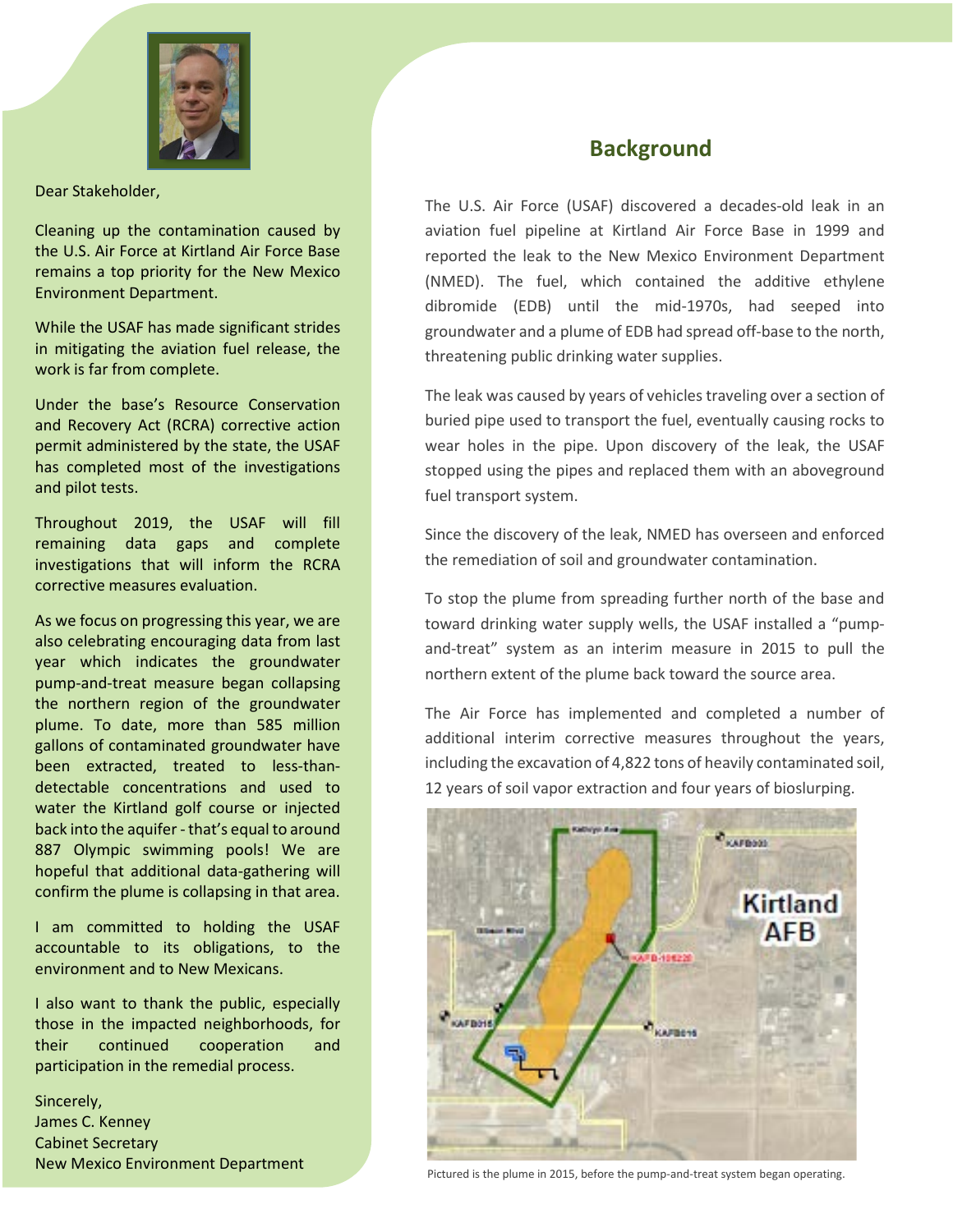#### **Status**

Area drinking water wells have continued to be protected from contamination.

Last year yielded encouraging data that may indicate the mass and footprint of the northern portion of the EDB plume are decreasing.

However, the rising water table has flooded 61 of the monitoring wells, causing a need for more monitoring wells to be installed. Work to drill and complete 16 additional monitoring/coring wells began in 2018 and was completed earlier this year.

Groundwater extraction and treatment, an interim corrective measure, continued throughout 2018 and is ongoing. USAF completed four groundwater extraction wells from 2015 to 2017 which are currently pumping at a combined rate of around 540 gallons per minute.

The enhanced in-situ anaerobic groundwater EDB biodegradation pilot test that began in 2017 continues. Amendments introduced have successfully stimulated groundwater bacteria and significantly reduced EDB concentrations.

Both the pilot test and "pump-and-treat" system are interim corrective measures intended to reduce risks of groundwater contamination.



### **NMED's Guiding Principles**

Our four guiding principles are the means by which we protect and restore the environment and foster a healthy and prosperous New Mexico for present and future generations.



Using the best available science and data to inform our decision-making in protecting public health and the environment.



**2. Innovation**

Employing creative engineering and technological solutions to address environmental problems.



**3. Collaboration**

Engaging communities and interested stakeholders in environmental decisionmaking.



Ensuring meaningful compliance with state regulations and permits.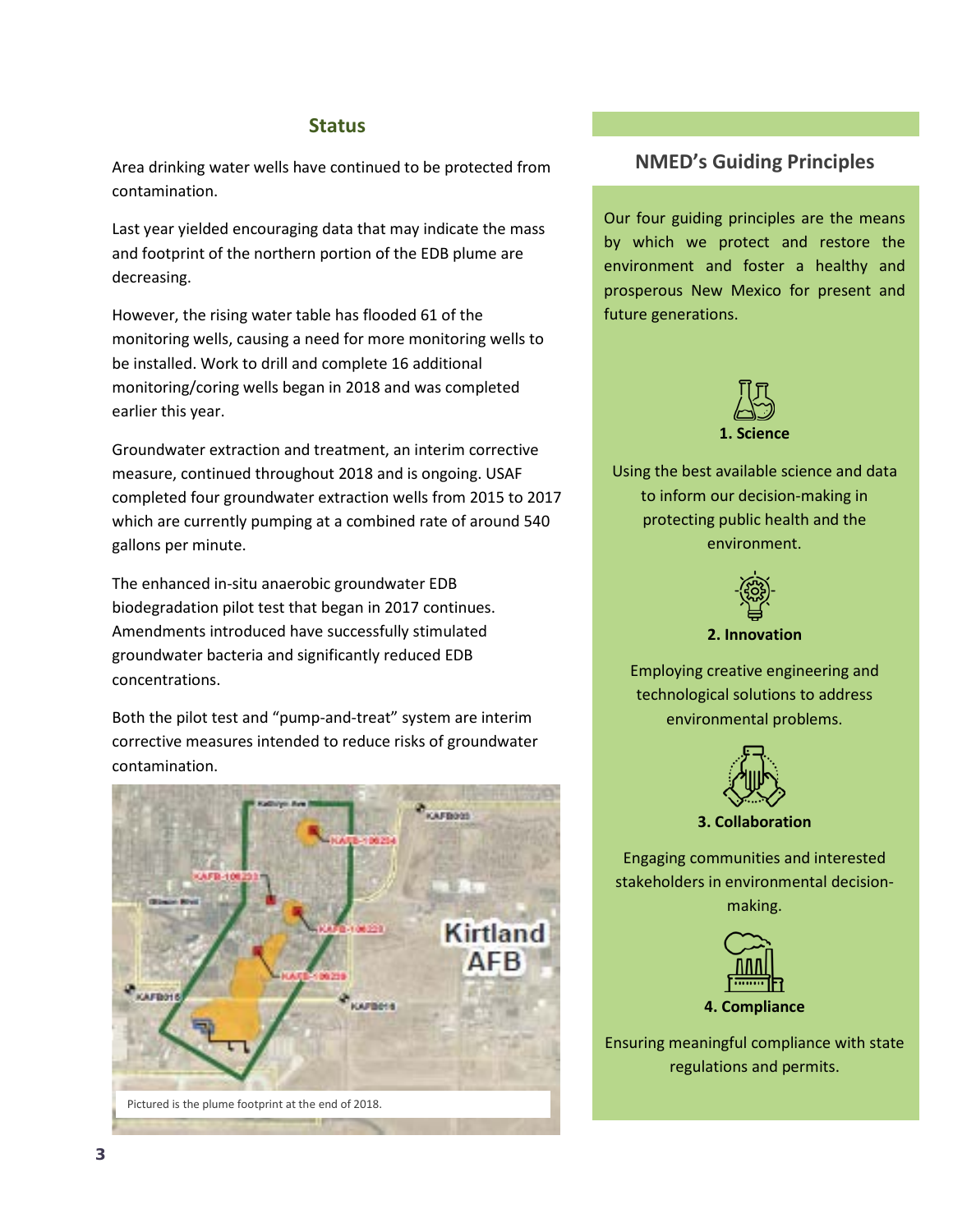## **2019 Activities**

#### **1. Implement a robust site monitoring and wellhead protection program**

o Groundwater: The rising water table flooded many of the monitoring wells in the EDB plume. USAF drilled six new monitoring wells in 2018. Earlier this year, USAF completed eight LNAPL core holes as monitoring wells. Eleven previously dry soilvapor and groundwater wells that now have water are being used as monitoring wells.



o Soil-vapor: NMED is requiring the Air Force to fill data gaps in vapor monitoring to confirm conclusions made in its 2017 Risk Assessment Report. While the Risk Assessment Report stated that contaminant exposure via vapor intrusion into indoor air in buildings located off-base was an incomplete pathway, NMED believes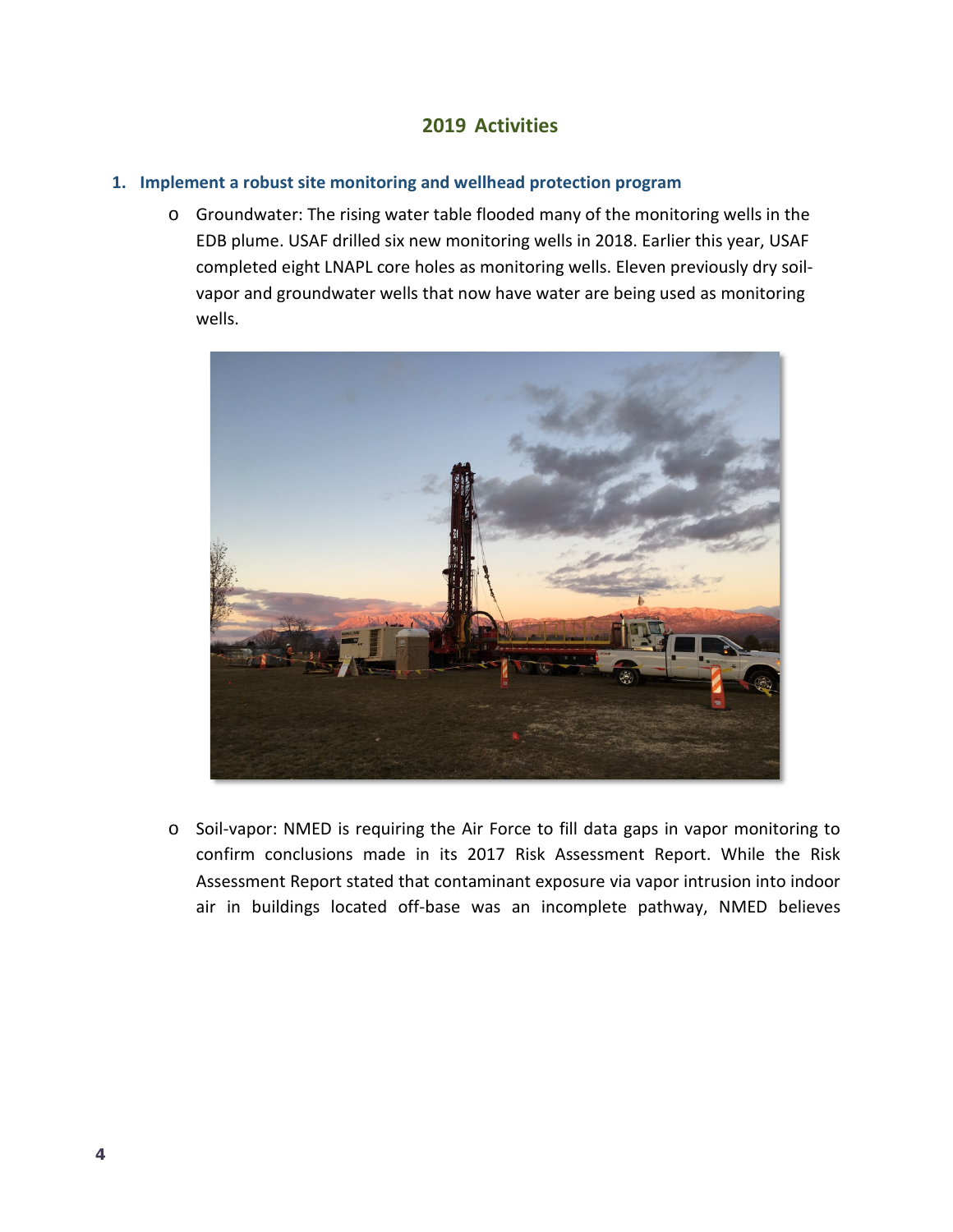additional, shallower vapor monitoring is necessary. NMED is requiring the Air Force to submit a complete vapor monitoring work plan by May 30.

- o LNAPL: USAF completed LNAPL coring in March. This is necessary to determine the physical, chemical and biological nature of LNAPL and identify bacteria present in this area. This data will be used to inform a remedial solution for LNAPL. The Air Force will submit a report to NMED summarizing LNAPL investigation findings by November 1.
- o USAF will continue to test drinking water wells monthly and sentinel wells quarterly. Neither have had any EDB detections to date.



#### **2. Update the Conceptual Site Model**

- o The USAF updates the model as necessary to describe physical, chemical and biological processes that affect the migration and fate of fuel contamination in soil, soil vapor and groundwater.
- o The Conceptual Site Model is a critical tool in predicting the behavior of groundwater and the plume. A variety of factors, including water table levels and rates of natural degradation, can affect this behavior.

#### **3. Deploy multiple engineered technologies**

- o The EDB in-situ biodegradation pilot test that began last year continues. NMED is requiring the Air Force to submit a report on the project's progress by May 1. The project is expected to be completed this year.
- o The Air Force will begin a bioventing pilot test intended to deliver oxygen and moisture to soil bacteria desiccated by 12 years of soil vapor extraction. The addition of oxygen and moisture may revitalize the bacteria so they will continue to degrade fuel constituents in the soil. NMED has approved the Air Force's plan submitted on this pilot test. The Air Force must ensure the test does not cause vapor intrusion hazards. The Air Force will submit the results of the bioventing test to NMED by Jan. 31, 2020.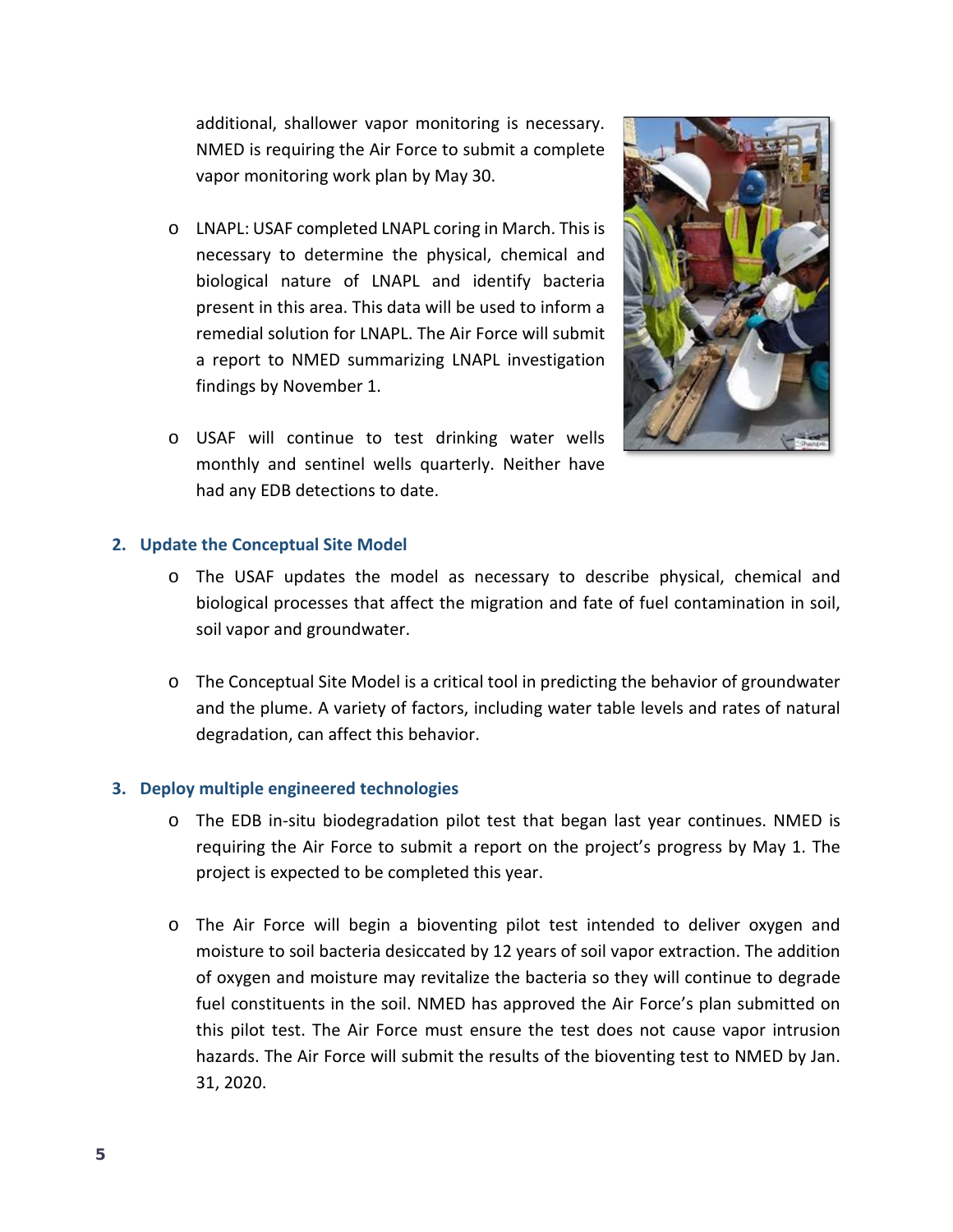

o The "pump-and-treat" system will continue to operate.

#### **4. Continue to involve, provide information to and collaborate with the public**

- o Public meetings and preceding technical poster sessions are scheduled for April 25, July 25 and October 24.
- o NMED's Public Involvement Plan will go out for public comment this summer.
- o NMED will engage students interested in science by making presentations at schools and encouraging and assisting students with the creation of papers, physical models, digital animations and other work based on protecting the environment.
- o NMED will continue to educate and engage the community, including neighborhood associations, schools and other community organizations, in order to inform and involve the public in this project.

# **Looking forward**

All interim corrective measures and pilot tests are intended to inform the selection of a final remedy. The Corrective Measures Evaluation required by RCRA is expected to begin after completion of the Phase 2 RCRA Facility Investigation Report and Final Risk Assessment.

If USAF fails to adhere to its RCRA permit, it will be subject to enforcement action under NMED's Hazardous Waste Act or other applicable provisions of law. NMED may grant requested extensions for submittal of reports or other deliverables if USAF shows good cause and a proposed alternate schedule.